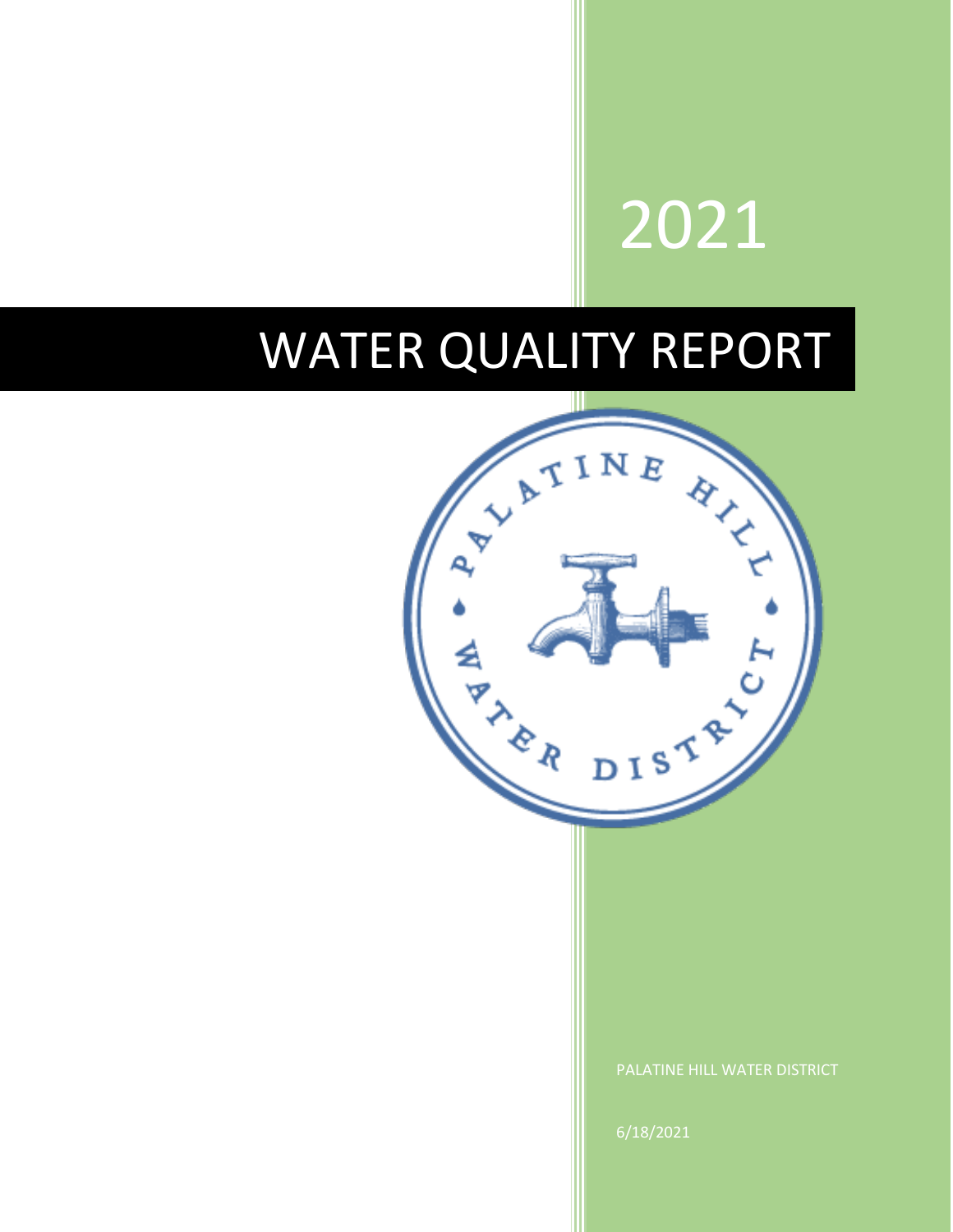

## **Palatine Hill Water District 2021 Drinking Water Quality Report**

## **Palatine's Drinking Water Sources**

Palatine Hill Water District purchases water from the City of Portland, who provides treated surface water from the Bull Run Watershed and groundwater from the Columbia South Shore Well Field located east of the Portland International Airport. The water is conveyed through Portland's water distribution system to Palatine Hill's main pump station on Highway 43 at Carey Lane and/or from the Upper Reservoir connection on Palatine Hill Rd.

**The Bull Run Watershed,** Portland's protected surface water supply, is in the Mount Hood National Forest, 26 miles from Portland. The Portland Water Bureau and the U.S. Forest Service carefully manage the watershed to sustain and supply clean drinking water. In a typical year, the watershed receives an astounding 135 inches of precipitation (rain and snow), which flows into the Bull Run River and then into two reservoirs that store nearly 10 billion gallons of drinking water.

Source water assessments are completed to identify contaminants of concern for drinking water. For the Bull Run, the only contaminants of concern are naturally occurring microorganisms, such as *Giardia, Cryptosporidium*, fecal coliform bacteria, and total coliform bacteria. The Portland Water Bureau regularly tests Bull Run water for these microorganisms that live in virtually all freshwater ecosystems.

The Portland Water Bureau treats water to control organisms that could make people sick but does not currently treat for *Cryptosporidium*. Portland is installing filtration to remove *Cryptosporidium* and other contaminants from drinking water by 2027.

Portland's source water assessment is available at **[portland.gov/water/resources/source-water](http://www.portland.gov/water/resources/source-water-assessment)[assessment](http://www.portland.gov/water/resources/source-water-assessment)** or by calling 503-823-7525.

**The Columbia South Shore Well Field**, Portland's protected groundwater supply, provides drinking water from 25 active wells located in three different aquifers. The well field is between Portland International Airport and Blue Lake Park. Portland uses the well field for two purposes: to supplement the Bull Run supply in the summer, and to temporarily replace the Bull Run supply during turbidity events, maintenance activities, and emergencies.

The Columbia South Shore Well Field is beneath homes and businesses with a variety of potential contaminant sources. The deep aquifers that are the primary sources of water supply have natural geologic protection from pollutants present at the land surface. Portland, Gresham, and Fairview work together to protect the well field. The cities' Groundwater Protection Programs work with residents and businesses in the well field to ensure that pollutants from this urban area do not impact the groundwater source.

To learn more about groundwater protection and find upcoming groundwater education events, visit **[portland.gov/water/groundwater](http://www.portlandoregon.gov/water/groundwater)**.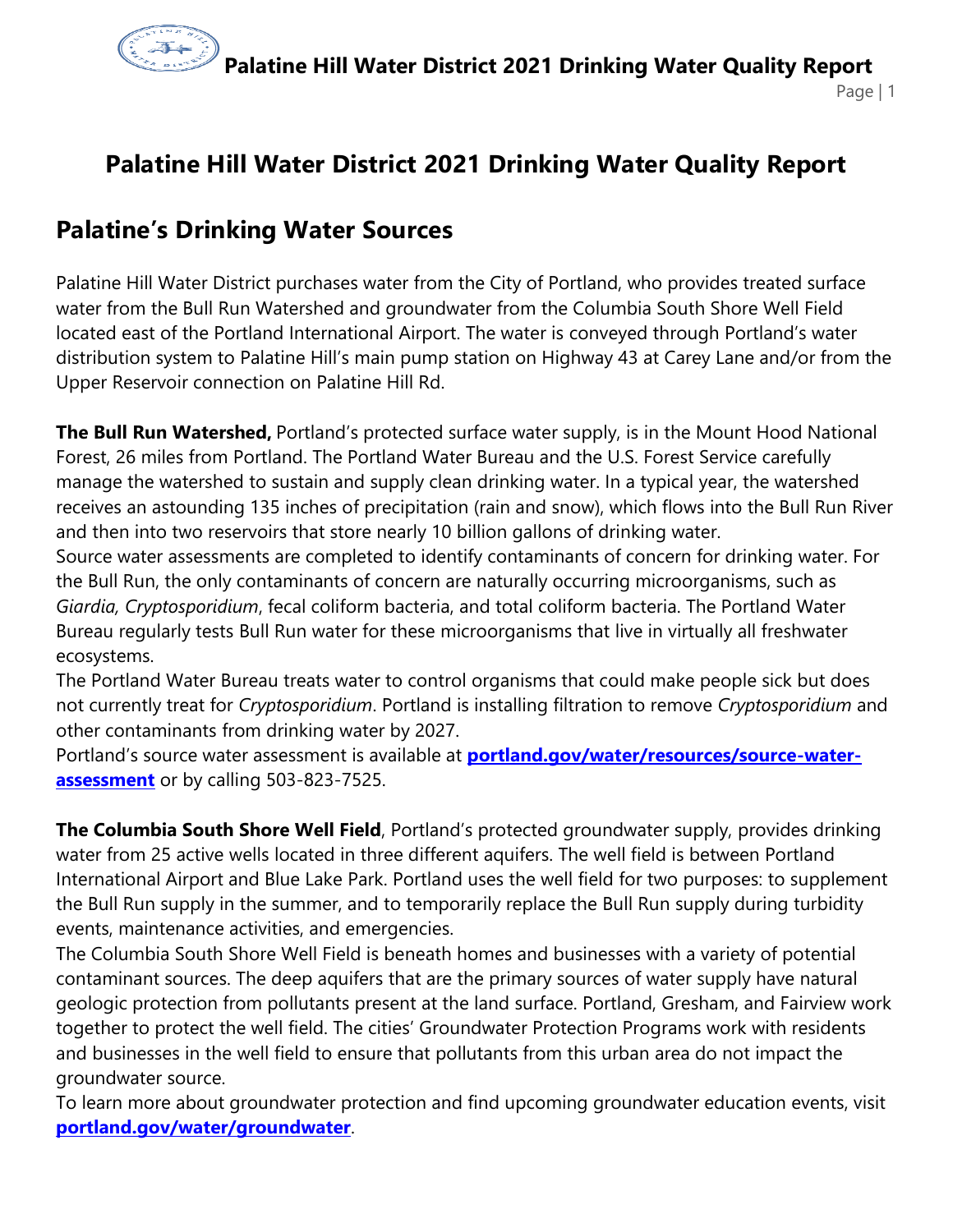

Page | 2

## **Frequently Asked Questions About Water Quality**

#### **What test results will I find in this report?**

The Palatine Hill/Portland Water Bureau monitors drinking water for over 200 regulated and unregulated contaminants. This report lists all of the regulated contaminants the bureau detected in drinking water in 2020. **If a known, health-related contaminant is not listed in this report, the Palatine Hill/Portland Water Bureau did not detect it in drinking water.**

#### **How is Portland's drinking water treated?**

Currently, Portland's drinking water treatment is a three-step process. **1) Chlorine** disinfects against organisms that could otherwise make people sick. **2) Ammonia** stabilizes chlorine to form a longerlasting disinfectant. **3) Sodium hydroxide** reduces corrosion of metals like lead. Portland's treatment is changing in the coming decade.

#### **Is Portland's water safe from viruses such as COVID-19?**

Your water is safe from viruses and safe to drink. Portland controls microorganisms, including viruses, with chlorine.

#### **Is Portland's water filtered?**

No. Neither of Portland's sources is filtered. In response to a series of low-level detections of *Cryptosporidium* in 2017, Portland is installing a filtration plant to treat for *Cryptosporidium*. Bull Run water will be filtered by 2027.

#### **Does the Portland Water Bureau add fluoride to the water?**

No. Fluoride naturally occurs in Portland's water at very low levels. You may want to ask your dentist or doctor about supplemental fluoride for preventing tooth decay. This is especially important for young children.

#### **Is Portland's water soft or hard?**

Bull Run water—Portland's main water supply—is very soft. It typically has a total hardness of 3–8 parts per million (ppm), or  $\frac{1}{4}$  to  $\frac{1}{2}$  a grain of hardness per gallon. Portland's groundwater supply is moderately hard: about 80 ppm, or about 5 grains per gallon.

#### **What is the pH of Portland's water?**

The pH of Portland's drinking water typically ranges between 7.5 and 8.5.

#### **How can I get my water tested?**

For free lead-in-water testing, contact the LeadLine at **[leadline.org](http://www.leadline.org/)** or **503-988-4000**. For other testing, you can pay a private laboratory to test your tap water. Not all labs are accredited to test for all contaminants. For information about accredited labs, contact the Oregon Health Authority at **[ORELAP.Info@state.or.us](mailto:ORELAP.Info@state.or.us)** or **503-693-4100**.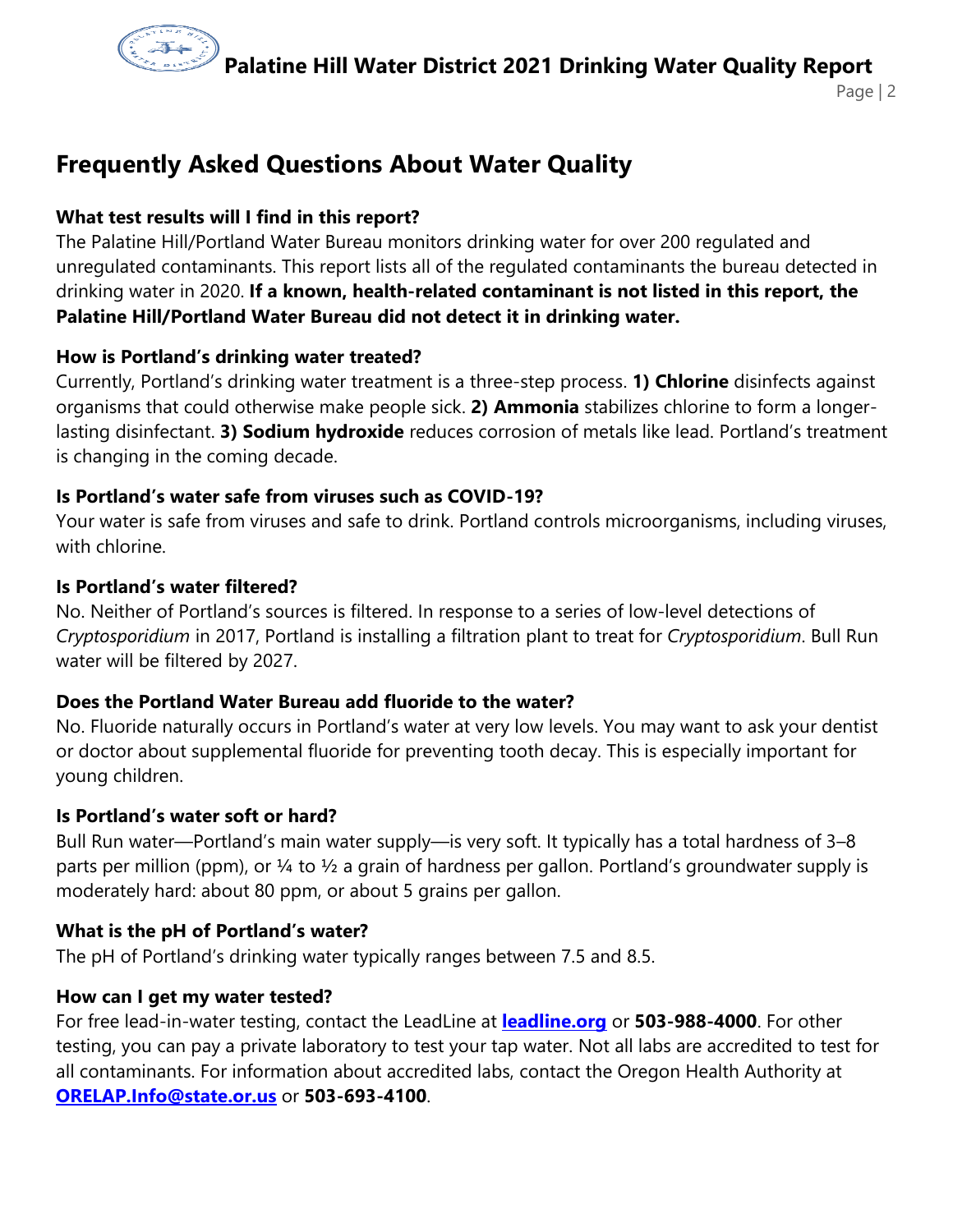

#### **What causes temporary discolored water?**

Sediment and organic material from the Bull Run Watershed settle at the bottom of water mains. These can sometimes be stirred up during hydrant use or a main break. They can also be seen in the fall as a harmless tea-colored tint. Discolored water can also be caused by older pipes in buildings that add rust to the water. Find out more at **[portland.gov/water/discoloredwater.](http://www.portlandoregon.gov/water/discoloredwater)**

#### **How should property managers maintain water quality in large buildings?**

Managers of large buildings should implement a water management program to protect their water quality and address the risk of *Legionella* growth. This is especially important during the pandemic. If you are currently using less water, run water weekly, check your hot water system, and take steps before reopening. Find more at **[portland.gov/water/WQBuilding](http://www.portland.gov/water/WQBuilding)**.

## **Have water quality or pressure issues or concerns? Contact Palatine Hill Water District at:**

503-639-5096 or email info@palatinehillwaterdistrict.com

## **What the EPA Says Can Be Found in Drinking Water**

Across the United States, the sources of drinking water (both tap water and bottled water) include rivers, lakes, streams, ponds, reservoirs, springs, and wells. As water travels over the surface of the land or through the ground, it dissolves naturally occurring minerals and, in some cases, radioactive material, and can pick up substances resulting from the presence of animals or from human activity.

In order to ensure that tap water is safe to drink, the Environmental Protection Agency (EPA) has regulations that limit the amount of certain contaminants in water provided by public water systems and require monitoring for these contaminants. Food and Drug Administration regulations establish limits for contaminants in bottled water, which must provide the same protection for public health.

Contaminants in drinking water sources may include: **microbial contaminants**, such as viruses, bacteria, and protozoa from wildlife; **inorganic contaminants**, such as naturally-occurring salts and metals; **pesticides and herbicides**, which may come from farming, urban stormwater runoff, or home and business use; **organic chemical contaminants**, such as byproducts from industrial processes or the result of chlorine combining with naturally-occurring organic matter; and **radioactive contaminants**, such as naturally-occurring radon.

Drinking water, including bottled water, may reasonably be expected to contain at least small amounts of some contaminants. The presence of contaminants does not necessarily indicate that water poses a health risk. More information about contaminants and potential health effects can be obtained by calling the EPA's Safe Drinking Water Hotline at 800-426-4791 or at **[epa.gov/safewater](http://www.epa.gov/safewater)**.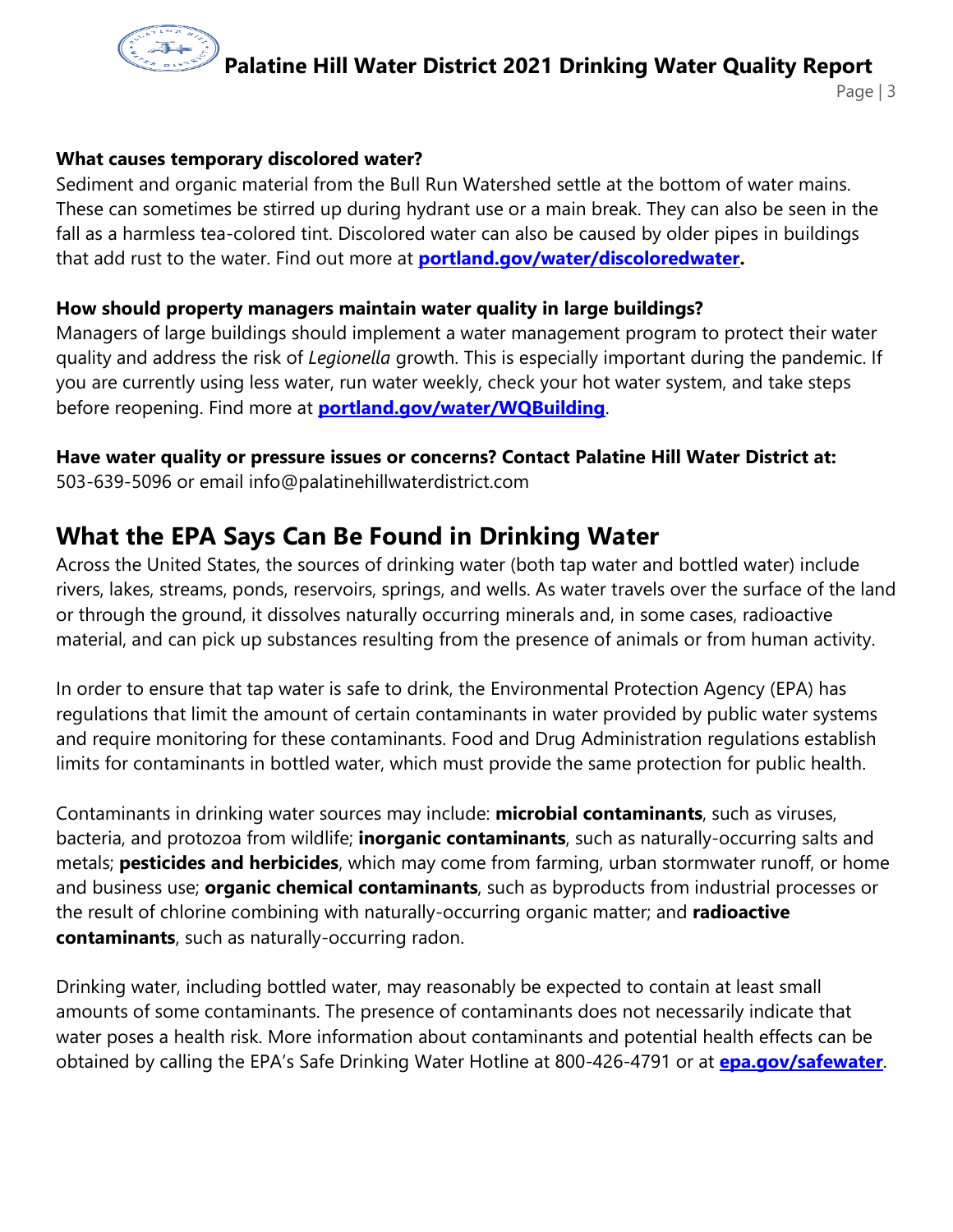## **Contaminants Detected in 2020**

| <b>Regulated Contaminant</b>                                    |                                              | <b>Detected in Portland's</b><br><b>Water</b> |                | <b>EPA Standard</b> |                           | <b>Sources of</b>                           |  |
|-----------------------------------------------------------------|----------------------------------------------|-----------------------------------------------|----------------|---------------------|---------------------------|---------------------------------------------|--|
|                                                                 |                                              | <b>Minimum</b>                                | <b>Maximum</b> | <b>MCL or</b><br>ΤT | <b>MCLG</b>               | <b>Contaminant</b>                          |  |
| <b>Untreated Source Water</b>                                   |                                              |                                               |                |                     |                           |                                             |  |
| Turbidity (NTU)                                                 |                                              | 0.22                                          | 3.31           | 5                   | N/A                       | Erosion of natural<br>deposits              |  |
| Fecal Coliform Bacteria<br>(% > 20 colonies/100 mL in 6 months) |                                              | <b>Not</b><br>Detected                        | 0%             | 10%                 | N/A                       | Animal wastes                               |  |
| Giardia (#/L)                                                   |                                              | <b>Not</b><br>Detected                        | 0.06           | TT                  | N/A                       | Animal wastes                               |  |
| <b>Treated Drinking Water</b>                                   |                                              |                                               |                |                     |                           |                                             |  |
| Metals and nutrients at the entry points                        |                                              |                                               |                |                     |                           |                                             |  |
| Arsenic (ppb)                                                   |                                              | < 0.50                                        | 0.92           | 10                  | 0                         | Found in natural<br>deposits                |  |
| Barium (ppm)                                                    |                                              | 0.0009                                        | 0.0097         | 2                   | $\overline{2}$            | Found in natural<br>deposits                |  |
| Fluoride (ppm)                                                  |                                              | < 0.025                                       | 0.17           | 4                   | 4                         | Found in natural<br>deposits                |  |
| Nitrate - Nitrogen (ppm)                                        |                                              | < 0.010                                       | 0.087          | 10                  | 10                        | Found in natural<br>deposits; animal wastes |  |
| Microbial contaminants in the distribution system               |                                              |                                               |                |                     |                           |                                             |  |
| <b>Total Coliform Bacteria</b><br>(% positive per month)        |                                              | 0%                                            | 0%             | N/A                 | N/A                       | Found throughout the<br>environment         |  |
| Disinfection residual and byproducts in the distribution system |                                              |                                               |                |                     |                           |                                             |  |
| <b>Total Chlorine</b><br>Residual (ppm)                         | Running annual<br>average                    | 0.12                                          | 2.51           | 4<br>[MRDL]         | $\overline{4}$<br>[MRDLG] | Chlorine used to disinfect<br>water         |  |
|                                                                 | Range of single<br>results at all sites      | 0.12                                          | 2.51           | N/A                 | N/A                       |                                             |  |
| Haloacetic Acids<br>(ppb)                                       | Running annual<br>average at any<br>one site | 29.1                                          | 29.1           | 60                  | N/A                       | Byproduct of drinking<br>water disinfection |  |
|                                                                 | Range of single<br>results at all sites      | 29.1                                          | 29.1           | N/A                 | N/A                       |                                             |  |
| Total<br>Trihalomethanes<br>(ppb)                               | Running annual<br>average at any<br>one site | 51.3                                          | 51.3           | 80                  | N/A                       | Byproduct of drinking<br>water disinfection |  |
|                                                                 | Range of single<br>results at all<br>sites   | 51.3                                          | 51.3           | N/A                 | N/A                       |                                             |  |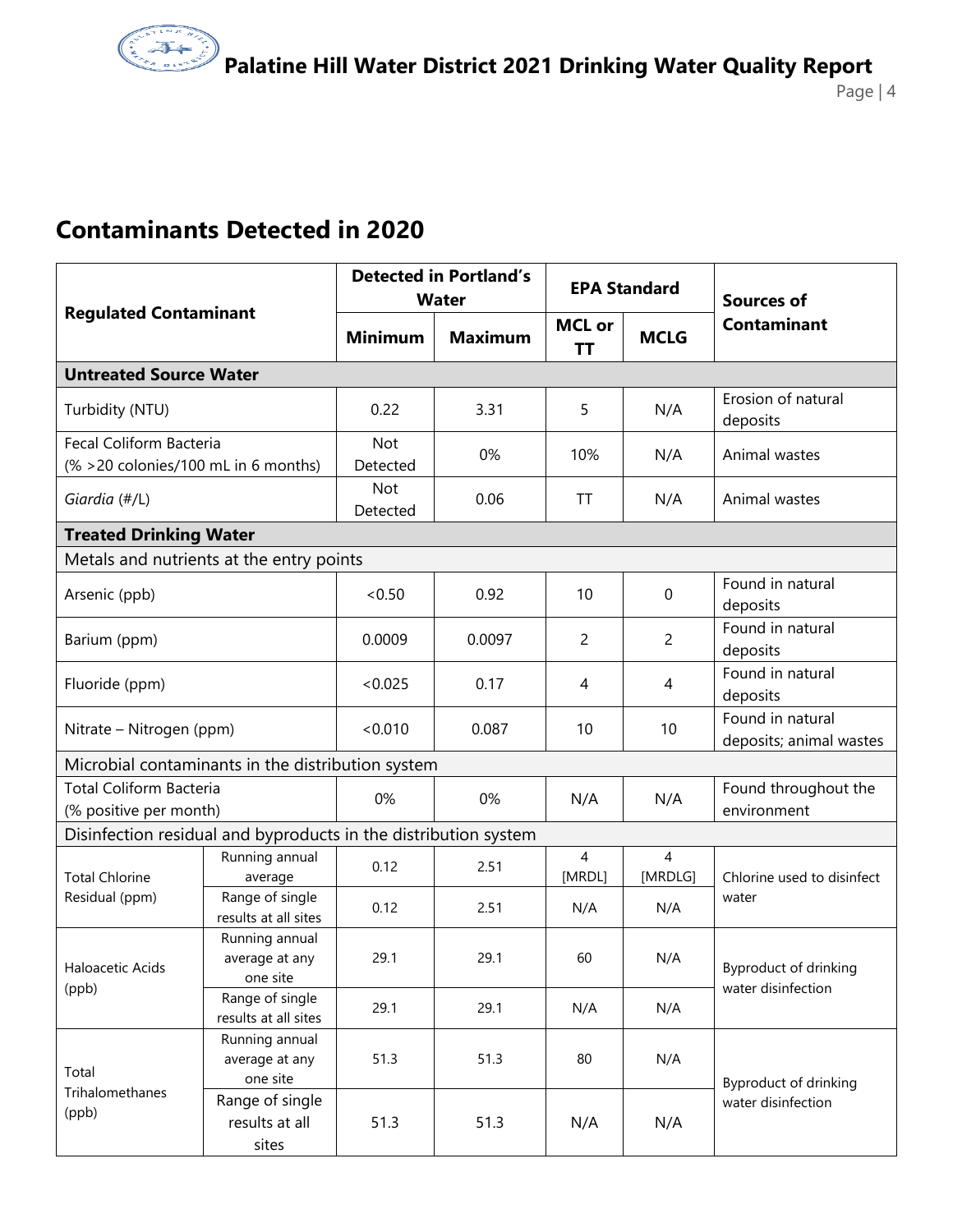Page | 5

|                                |                | <b>Detected in Portland's Water</b> |                |                               |  |  |
|--------------------------------|----------------|-------------------------------------|----------------|-------------------------------|--|--|
| <b>Unregulated Contaminant</b> | <b>Minimum</b> | Average                             | <b>Maximum</b> | <b>Sources of Contaminant</b> |  |  |
| <b>Treated Drinking Water</b>  |                |                                     |                |                               |  |  |
| Radon (pCi/L)                  | < 50           | 170                                 | 340            | Found in natural deposits     |  |  |
| Sodium (ppm)                   | 2.9            | 5.6                                 | 12             |                               |  |  |
| Manganese (ppm)                | 0.002          | 0.009                               | 0.024          | Found in natural deposits     |  |  |

The Portland Water Bureau posts additional results at: **[portland.gov/water/TestResults](http://www.portland.gov/water/TestResults)**

## **Definitions**

#### **MCL: Maximum Contaminant Level**

The highest level of a contaminant that is allowed in drinking water. MCLs are set as close to the MCLGs as feasible using the best available treatment technology.

#### **MCLG: Maximum Contaminant Level Goal**

The level of a contaminant in drinking water below which there is no known or expected risk to health. MCLGs allow for a margin of safety.

#### **MRDL: Maximum Residual Disinfectant Level**

The highest level of a disinfectant allowed in drinking water. There is convincing evidence that addition of a disinfectant is necessary for control of microbial contaminants.

#### **MRDLG: Maximum Residual Disinfectant Level Goal**

The level of a drinking water disinfectant below which there is no known or expected risk to health. MRDLGs do not reflect the benefits of the use of disinfectants to control microbial contaminants.

#### **N/A: not applicable**

Some contaminants do not have a health-based level or goal defined by the EPA.

#### **NTU: Nephelometric Turbidity Unit**

The unit for measuring the turbidity, or cloudiness, of a water sample.

#### **ppm: parts per million**

Water providers use ppm to describe a small amount of a substance within the water. In time measurement, one part per million is about 32 seconds out of one year.

#### **ppb: parts per billion**

Water providers use ppb to describe a very small amount of a substance within the water. In time measurement, one part per billion is about 3 seconds out of 100 years.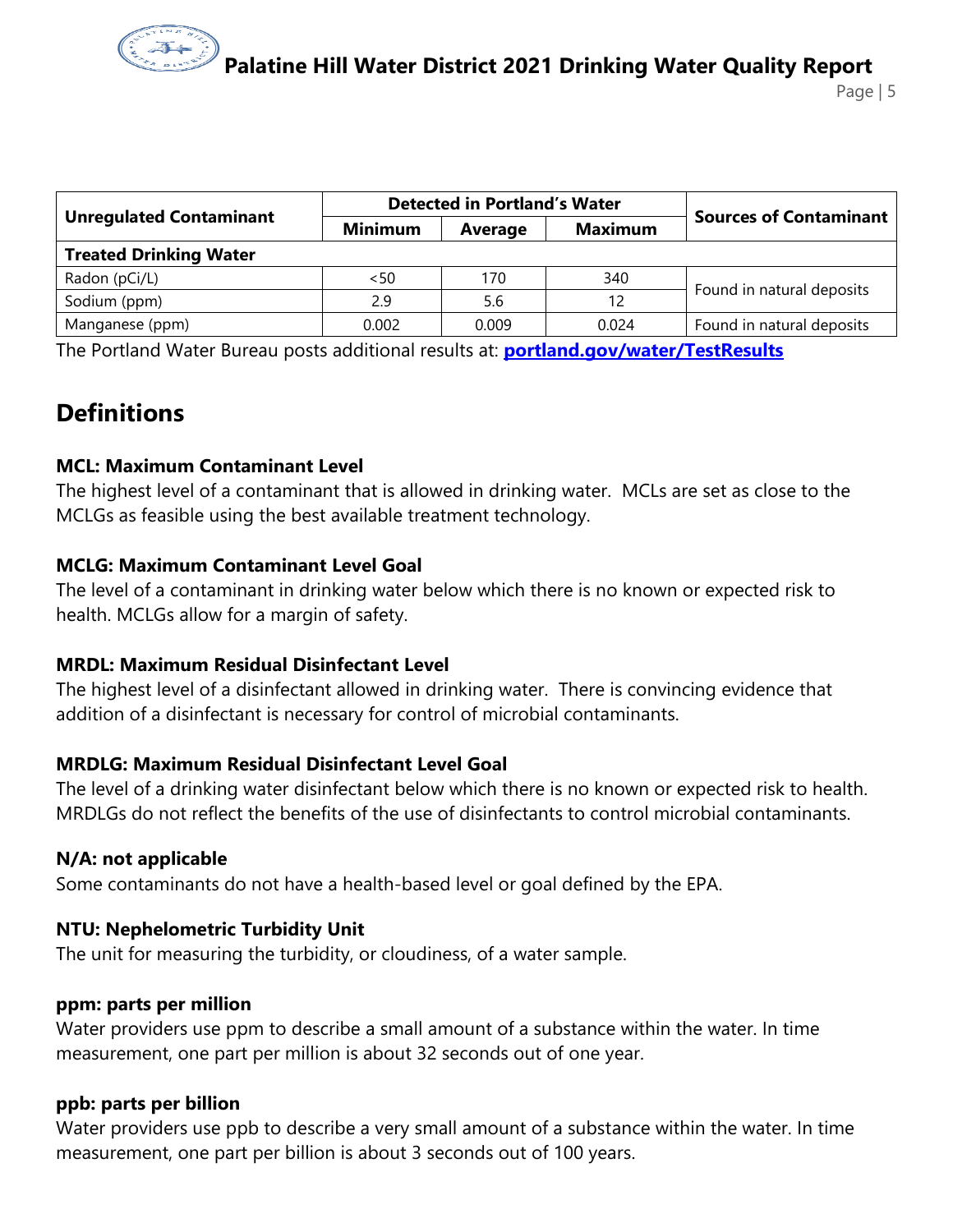

Page | 6

#### **pCi/L: picocuries per liter**

Picocurie is a measurement of radioactivity.

#### **TT: Treatment Technique**

A required process intended to reduce the level of a contaminant in drinking water.

### **About These Contaminants**

#### **Arsenic, barium, and fluoride**

These metals are elements found in the earth's crust. They can dissolve into water that is in contact with natural deposits. At the levels found in Portland's drinking water, they are unlikely to lead to negative health effects.

#### **Fecal coliform bacteria**

As part of Portland's compliance with the filtration avoidance criteria of the Surface Water Treatment Rule, water is tested for fecal coliform bacteria before disinfectant is added. The presence of fecal coliform bacteria in source water indicates that water may be contaminated with animal wastes. This is measured in percent of samples with more than 20 colonies in 100 milliliters of water during any sixmonth period. The Portland Water Bureau uses chlorine to control these bacteria.

#### *Giardia*

Wildlife in the watershed may be hosts to *Giardia*, a microorganism that can cause gastro-intestinal illness. The treatment technique (TT) is to remove 99.9 percent of *Giardia* cysts. The Portland Water Bureau uses chlorine to control *Giardia*.

#### **Haloacetic acids and total trihalomethanes**

Disinfection byproducts form when chlorine interacts with naturally occurring organic material in the water. High levels of disinfection byproducts can cause health problems in people. Portland adds ammonia to form a more stable disinfectant, which helps minimize disinfection byproducts.

#### **Nitrate - Nitrogen**

Nitrate, measured as nitrogen, can lead to bacterial and algal growth in the water. At levels that exceed the standard, nitrate can contribute to health problems. At the levels found in Portland's drinking water, nitrate is unlikely to lead to negative health effects.

#### **Radon**

Radon is a naturally occurring radioactive gas that cannot be seen, tasted, or smelled. Radon can be detected at very low levels in the Bull Run water supply and at varying levels in Portland's groundwater supply. Based on the historical levels of radon in groundwater combined with the limited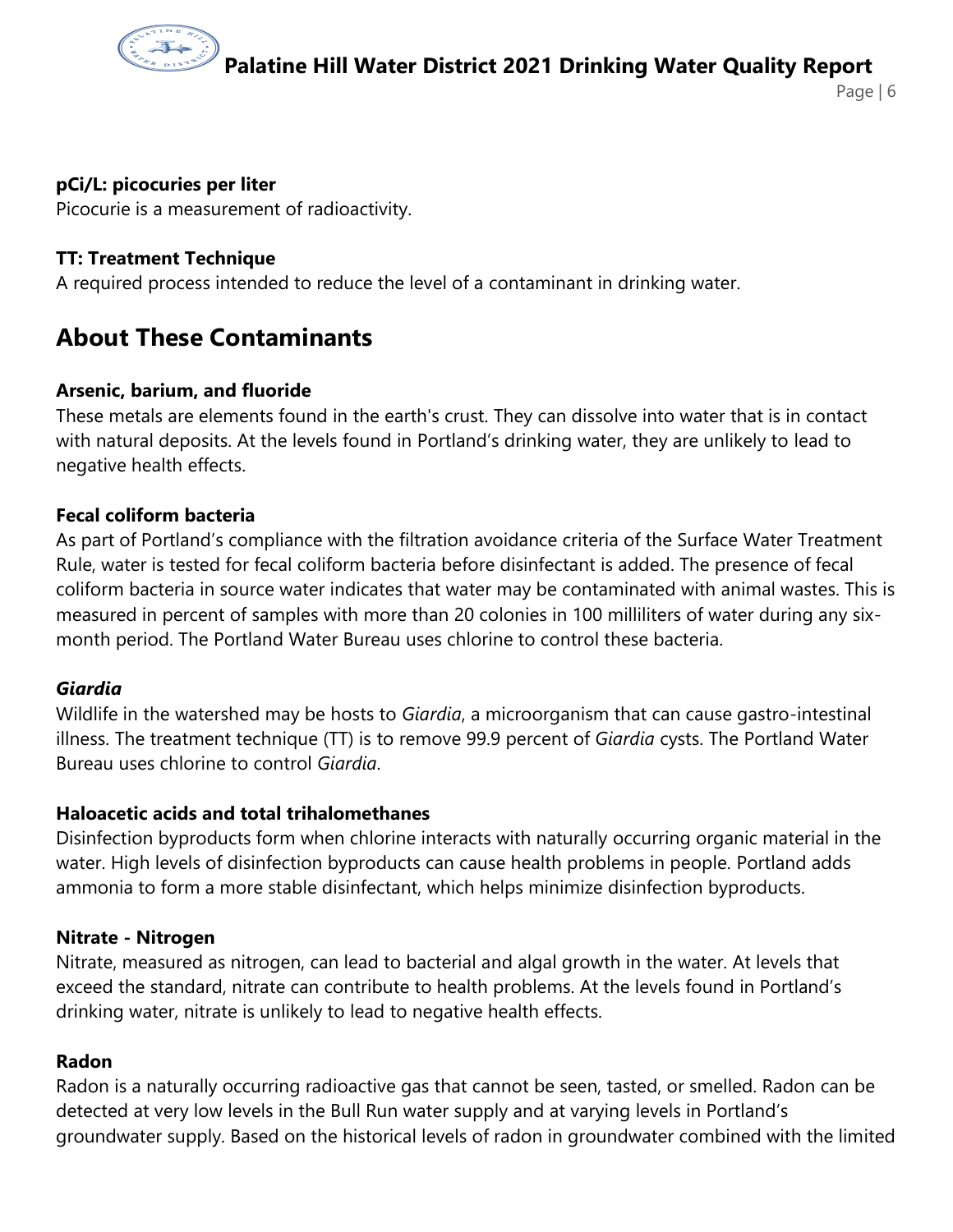

Page | 7

amount of groundwater used, in Portland, people are unlikely to have negative health effects from radon in water. Find more information about radon from the EPA at **epa.gov/radon**.

#### **Sodium**

There is currently no drinking water standard for sodium. At the levels found in drinking water, it is unlikely to lead to negative health effects.

#### **Total chlorine residual**

Total chlorine residual is a measure of free chlorine and combined chlorine and ammonia in Portland's distribution system. Chlorine residual is a low level of chlorine remaining in the water and is meant to maintain disinfection through the entire distribution system.

#### **Total Coliform bacteria**

Coliforms are bacteria that are naturally present in the environment. Coliform bacteria usually do not make people sick. They are used as an indicator that other potentially harmful bacteria may be present. If more than 5 percent of samples in a month are positive for total coliforms, an investigation must be conducted to identify and correct any possible causes. The Portland Water Bureau uses chlorine to control these bacteria.

#### **Turbidity**

Turbidity is the cloudiness of a water sample. In Portland's system, increased turbidity usually comes from large storms, which suspend organic material in Bull Run water. Increased turbidity can interfere with disinfection and provide an environment for microorganisms to grow. Since the Portland Water Bureau does not yet filter Bull Run water, the treatment technique (TT) is that turbidity cannot exceed 5 NTU more than 2 times in 12 months. When turbidity rises in the Bull Run source, Portland switches to its Columbia South Shore Well Field source.

### **Monitoring for Cryptosporidium**

*Cryptosporidium* is a potentially disease-causing microorganism that lives in virtually all freshwater ecosystems. Drinking water treatment for *Cryptosporidium* is required by state and federal regulations. For five years, the Oregon Health Authority (OHA) did not require the Portland Water Bureau to treat for *Cryptosporidium* based on data showing that *Cryptosporidium* was rarely found in the Bull Run Watershed. Since 2017, test results have shown low-level detections of *Cryptosporidium* primarily during the rainy season. As a result, OHA determined that treatment is now necessary. Portland has made several decisions about how to treat for *Cryptosporidium*, including choosing filtration as the treatment method and deciding on the location of the future treatment plant. The Portland Water Bureau is on track to have the filtration plant built and running by 2027.

The Portland Water Bureau does not currently treat for *Cryptosporidium*, but is required to do so under drinking water regulations. Portland is working to install filtration by 2027 under a compliance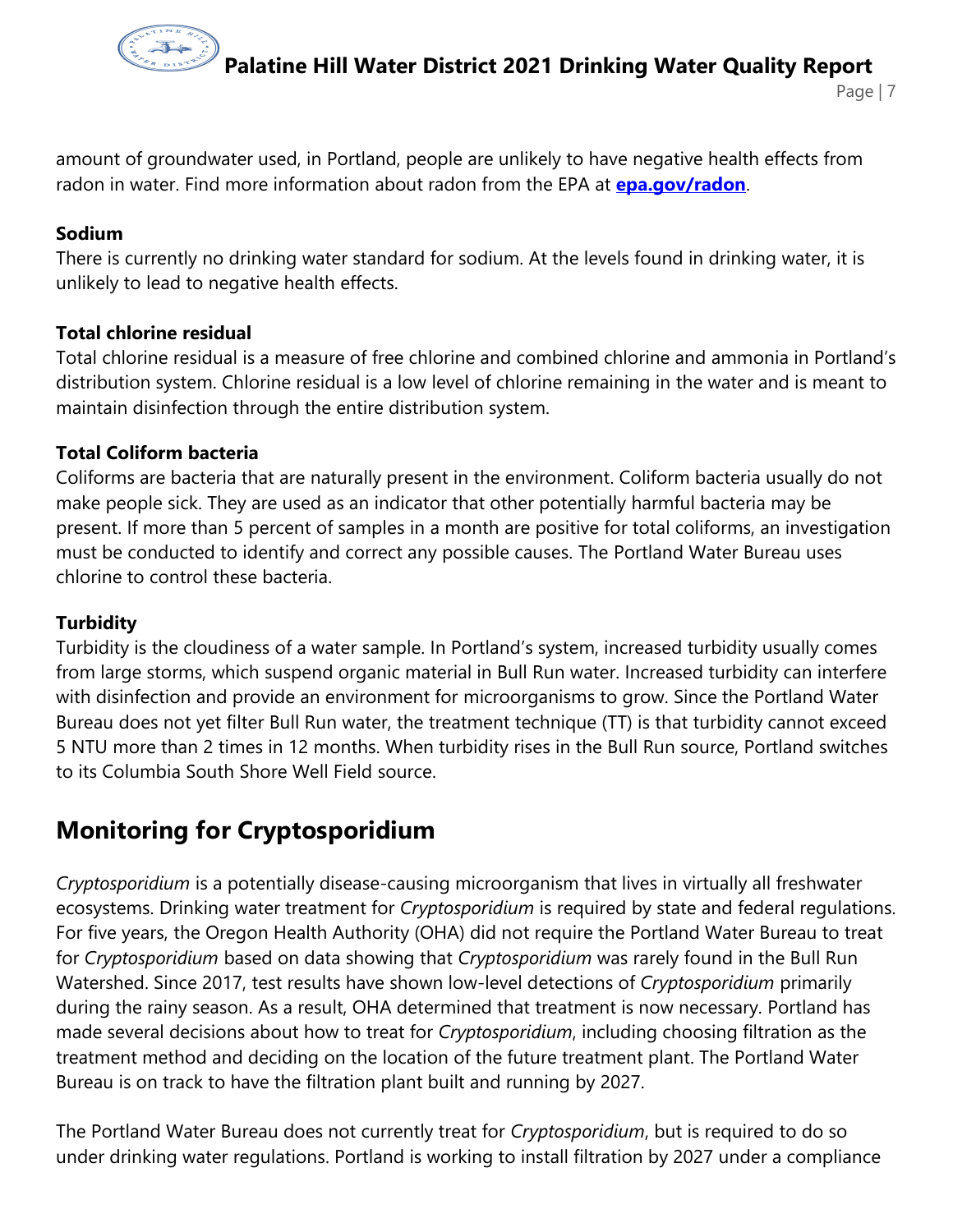

Page | 8

schedule with OHA. In the meantime, the Portland Water Bureau is implementing interim measures such as watershed protection and additional monitoring to protect public health. Consultation with public health officials continues to conclude that the general public does not need to take any additional precautions.

Exposure to *Cryptosporidium* can cause cryptosporidiosis, a serious illness. Symptoms can include diarrhea, vomiting, fever, and stomach pain. People with healthy immune systems recover without medical treatment. According to the Centers for Disease Control and Prevention (CDC), people with severely weakened immune systems are at risk for more serious disease. Symptoms may be more severe and could lead to serious life-threatening illness. Examples of people with weakened immune systems include those with AIDS, those with inherited diseases that affect the immune system, and cancer and transplant patients who are taking certain immunosuppressive drugs.

The Environmental Protection Agency has estimated that a small percentage of the population could experience gastrointestinal illness from *Cryptosporidium* and advises that customers who are immunocompromised and receive their drinking water from the Bull Run Watershed consult with their health care professional about the safety of drinking the tap water.

|                     | <b>Number of Samples</b>            | <b>Concentration Detected (oocysts/L)</b> |                |  |
|---------------------|-------------------------------------|-------------------------------------------|----------------|--|
| <b>Total tested</b> | <b>Positive for Cryptosporidium</b> |                                           | <b>Maximum</b> |  |
| 185                 | ςq                                  | Not detected                              | 0.08           |  |

#### **2020 Results of** *Cryptosporidium* **Monitoring at the Raw Water Intake**

#### **More information: [portland.gov/water/crypto](http://www.portlandoregon.gov/water/crypto)**

#### **Special notice for immunocompromised persons**

Some people may be more vulnerable to contaminants in drinking water than the general population. Immunocompromised persons, such as persons with cancer undergoing chemotherapy, persons who have undergone organ transplants, people with HIV/AIDS or other immune system disorders, some elderly people, and infants can be particularly at risk from infections. These people should seek advice about drinking water from their health care providers. Environmental Protection Agency (EPA)/ Centers for Disease Control and Prevention (CDC) guidelines on appropriate means to lessen the risk of infection by *Cryptosporidium* and other microbial contaminants are available from the Safe Drinking Water Hotline at **800-426-4791.**

### **Reducing exposure to lead**

#### **Sources of lead in Portland**

The Portland Water Bureau cares about the health of the families in our community and is committed to helping you. If present, lead at elevated levels can cause serious health problems, especially for pregnant people and young children. Lead in drinking water is primarily from materials and components associated with service lines and home plumbing.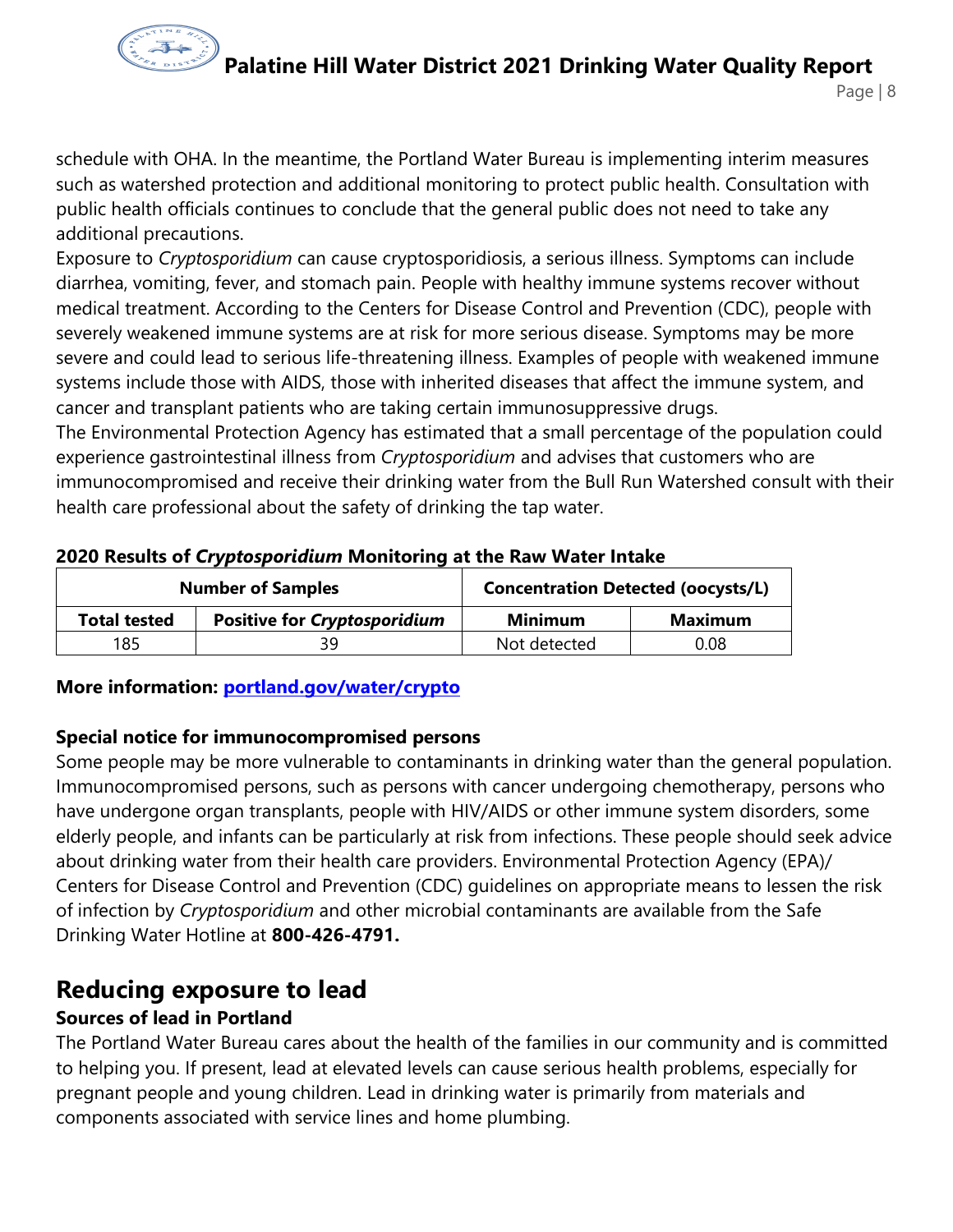

The Portland Water Bureau is responsible for providing high-quality drinking water, but cannot control the variety of materials used in plumbing components in homes or buildings. Lead is rarely found in Portland's source waters and there are no known lead service lines in the water system. In Portland, lead enters drinking water from the corrosion (wearing away) of household plumbing materials containing lead. These materials include lead-based solder used to join copper pipe commonly used in homes built or plumbed between 1970 and 1985 — and brass components and faucets installed before 2014.

In Portland, the most common sources of lead exposure are lead-based paint, household dust, soil, and plumbing materials. Lead is also found in other household objects such as toys, cosmetics, pottery, and antique furniture.

#### **What you can do**

When your water has been sitting for several hours, such as overnight or while you are away at work or school, you can minimize the potential for lead exposure by flushing your tap for 30 seconds to 2 minutes before using water for drinking or cooking. If you are concerned about lead in your drinking water, you can request a free lead-in-water test from the **LeadLine** (leadline.org or 503-988-4000). Information on lead in drinking water, testing methods, and steps you can take to minimize exposure is available from EPA's Safe Drinking Water Hotline: 800-426-4791 or **[epa.gov/safewater/lead](http://www.epa.gov/safewater/lead)**. Additional steps to reduce exposure to lead from plumbing:

- Run your water to flush the lead out.
- Use cold, fresh water for cooking, drinking, and preparing baby formula
- Do not boil water to remove lead.
- Test your child for lead.
- Test your water for lead.
- Consider using a filter.
- Clean your faucet aerators every few months.
- Consider replacing old fixtures.

#### **Lead and copper testing results from homes with higher risk of lead in water**

The Portland Water Bureau offers free lead-in-water tests to anyone in the service area. Twice each year, the Portland Water Bureau also collects water samples from a group of over 100 homes that have lead solder and are more likely to have higher levels of lead in water. Testing results from 2020 were below the EPA action level.

| <b>Regulated</b>   | <b>Detected in Residential Water Taps</b> |                                                           | <b>EPA Standard</b>                 |                   |                               |
|--------------------|-------------------------------------------|-----------------------------------------------------------|-------------------------------------|-------------------|-------------------------------|
| <b>Contaminant</b> | <b>Fall 2020</b><br>Results <sup>1</sup>  | <b>Homes Exceeding</b><br><b>Action Level<sup>2</sup></b> | <b>Action</b><br>Level <sup>2</sup> | MCLG <sup>3</sup> | <b>Sources of Contaminant</b> |
| Lead $(ppb)^3$     | 13.8                                      | 10 out of 120 (8.3%)                                      | 15.                                 |                   |                               |